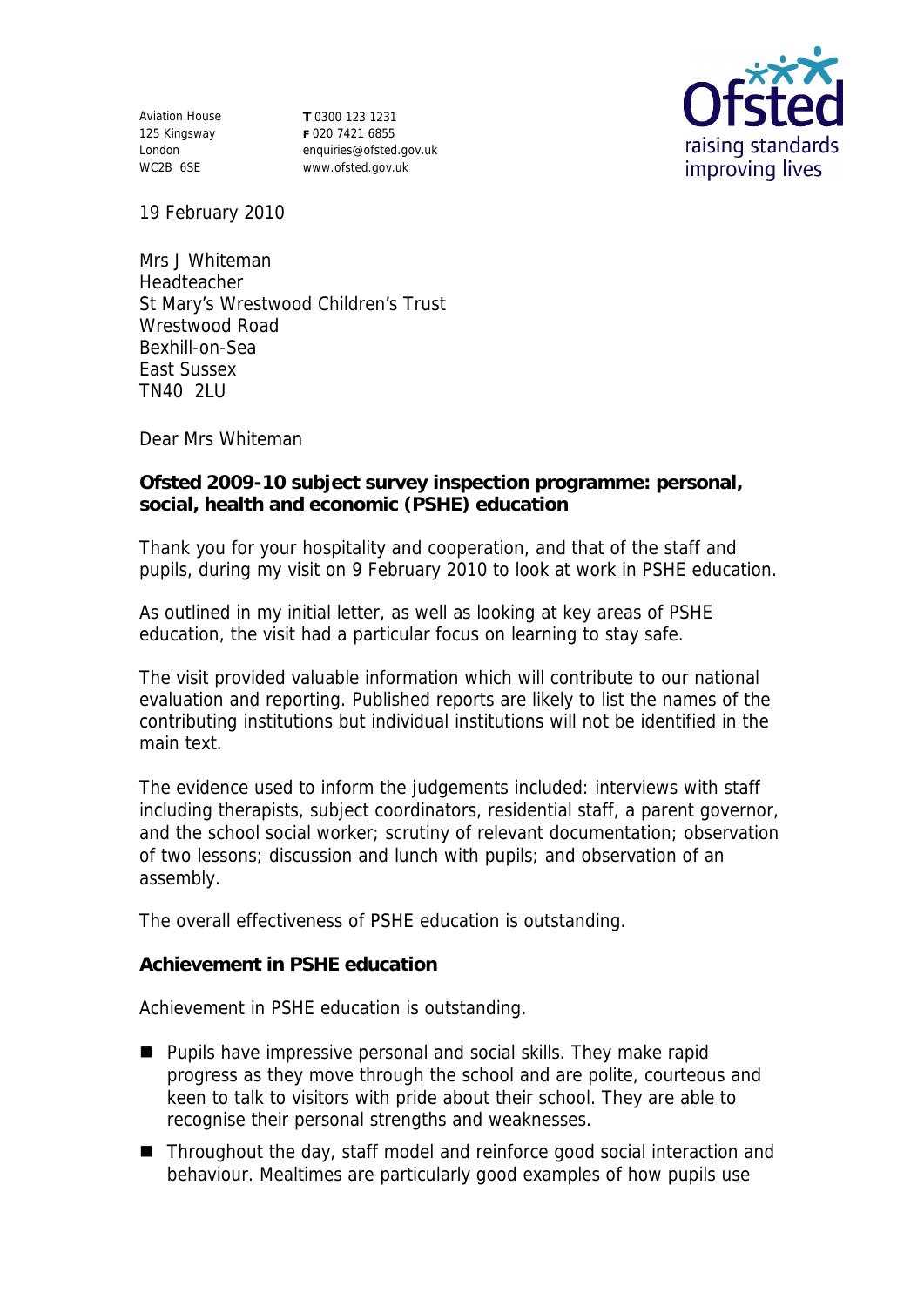this learned behaviour, displaying exemplary table manners, some using adapted cutlery.

- Pupils evidently develop confidence and self-esteem as they get older. They become increasingly independent in the school, within the local community, and in their ability to plan, shop and cook meals for themselves and friends.
- **Pupils have an appropriate knowledge of sex and relationships and drugs** education, taking account of their wide range of needs.

**Quality of teaching of PSHE education**

The quality of teaching of PSHE education is good.

- Lessons are always practical, enjoyable and meaningful to pupils' lives.
- Therapists and staff work together to ensure that the specific needs of individuals are met. Learning is consolidated in both the day and the residential curriculum.
- Assessment is a strength of the teaching and ongoing in all settings. It is used well by all staff to monitor individual progress and to set new and individual targets.
- Learning objectives in teachers' lesson plans are not always sharp enough.

**Quality of the curriculum in PSHE education**

The PSHE curriculum is outstanding.

- The PSHE curriculum is rich and permeates all aspects of the school, both during the day and across the residential curriculum.
- **Pupils have a wide range of opportunities to develop their personal and** social skills through an exceptional range of after-school, evening and weekend clubs, trips and local visits.
- The school's focus on developing speech, language, communication and independent travel has a profound impact on pupils' development.
- The PSHE schemes of work are planned carefully to ensure progression and independence as pupils move through the school.

**Effectiveness of leadership and management in PSHE education**

The leadership and management of PSHE education are outstanding.

- PSHE education has a high profile in the school and is supported very well by senior leaders.
- The PSHE provision is planned, monitored and assessed exceptionally well to ensure that all pupils are appropriately supported by staff, a wide range of therapists, facilitators and other outside professionals.